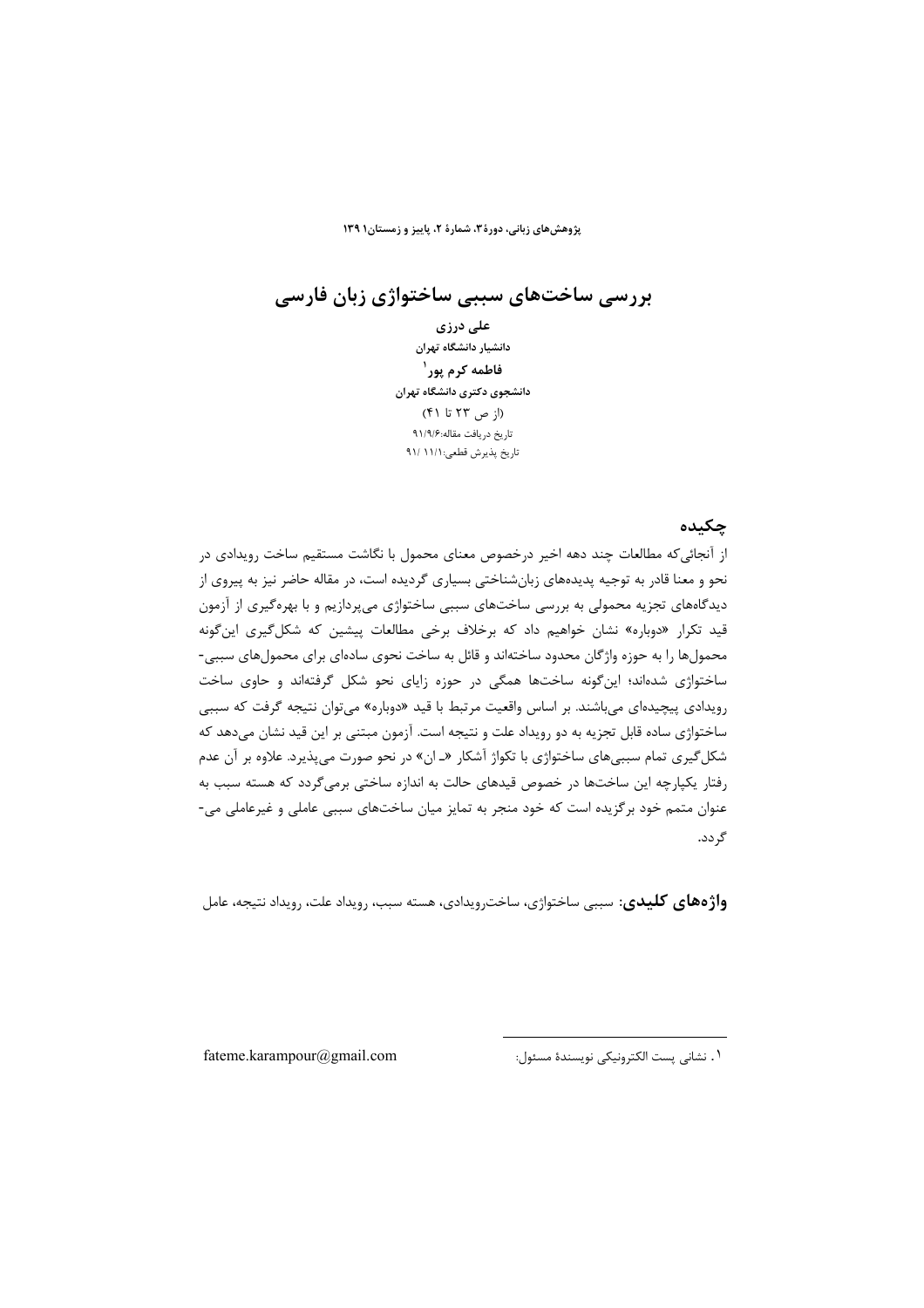ا – مقدّمه $\mathbf{r}$ 

دبیرمقدّم در تعریف ساختهای سببی میiویسد : «ساختهای سببی به مجموعه جملاتی اطلاق میگردد که در آن شخصی، حادثهای و یا پدیدهای محرک و انگیزهای میگردد تا شخص دیگری و یا شیئی، عملی را انجام دهد، پذیرای حالتی شود و یا در حالتي باقي بماند» (١٣٤٧:١۴). در حالت كلي هر جمله سببي را مي توان حاوي سه ركن اصلى سببساز<sup>י</sup>، سببپذير<sup>۲</sup> و فعل سببي دانست. سببساز در حقيقت عامل و محرک اصلی انجام عمل یا پذیرفته شدن حالتی است. (۱) على شيشه را شكست. سببپذیر آن بخش از یک جمله سببی است که در حقیقت پذیرای تغییر حالت و یا انجام عملی است. به عبارتی سببپذیر متأثر از سببساز است.

(۲) علی باعث شد که دوستم ناراحت شود.

فعل سببی عنصری است که دارای محتوای سببی است و بین سببساز از یک سو و آنچه که تحت تأثیر سببساز قرار میگیرد (سبب پذیر) ارتباط برقرار میسازد. نظام ساختهای سببی فارسی را میتوان به دو گروه عمده واژگانی و تحلیلی تقسیم نمود. سببی ساختواژی زیرشاخهای از سببی واژگانی تلقی میگردد. سببی ساختواژی ساده در زبان فارسی، فعلی است که حاصل همگرایی ستاک حال افعال غیرسببی و پسوند سببیساز «- ان» است. به عنوان نمونه رابطه غیر سببی ـ سببی ساختهای سببی ساختواژی ساده در زبان فارسی به صورت ذیل میباشد:

| سببي    | (٣) غير سببي |
|---------|--------------|
| دواندن  | دويدن        |
| ترساندن | ترسيدن       |
| پراندن  | پريدن        |
| شكاندن  | شكستن        |
| خوراندن | خوردن        |
| گذراندن | گذشتن        |
| جوشاندن | جوشيدن       |
|         |              |

 $<sup>1</sup>$ . causer</sup>

 $2$  causee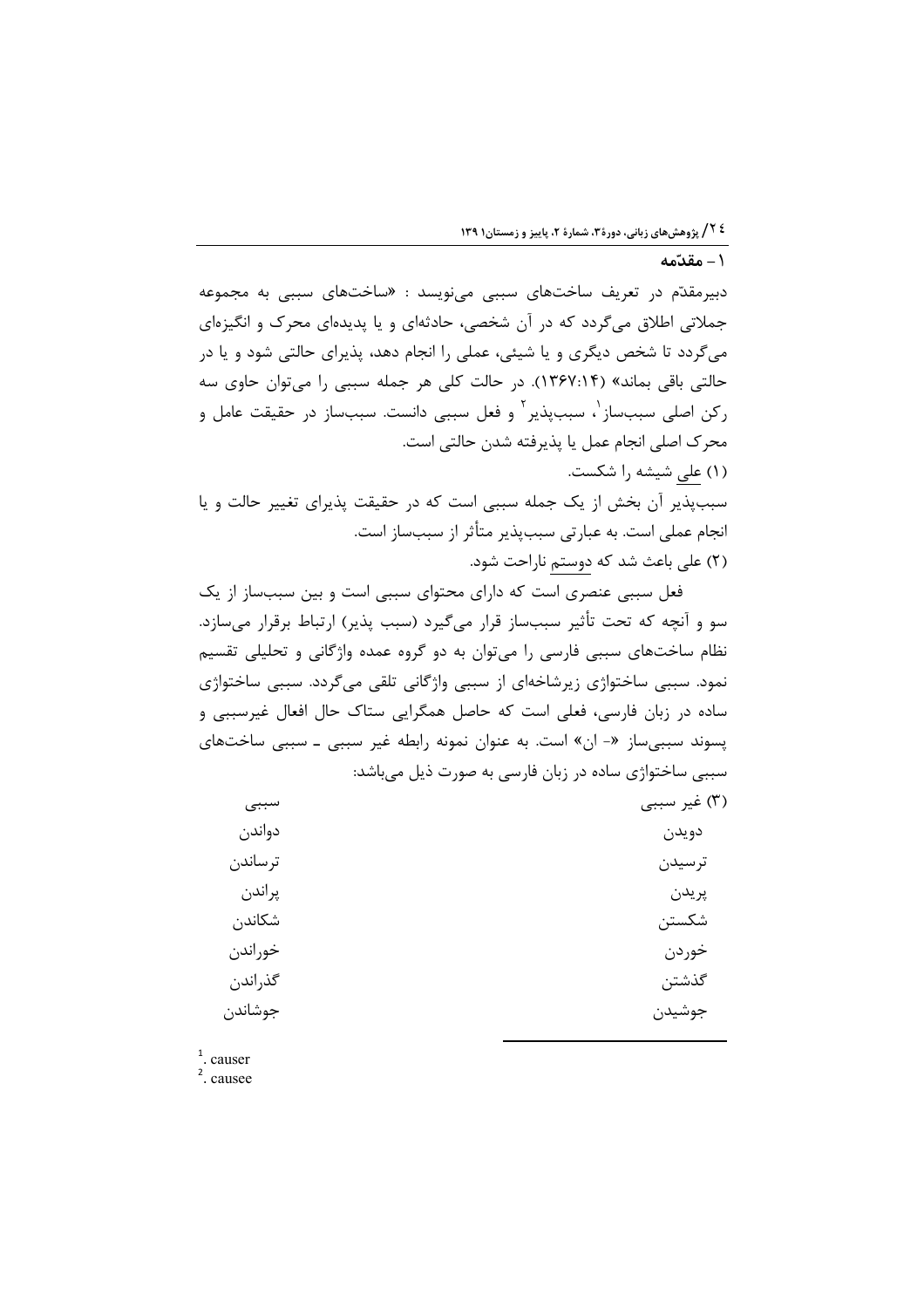بررسی ساختهای سببی ساختواژی زبان فارسی /<sup>۲ ٥</sup>

| خشكاندن | خشكيدن |
|---------|--------|
| پوساندن | پوسيدن |

برخی پژوهشگران معتقدند که فعلهای ساختواژی قابل تجزیه نیستند چرا که این ساختها در خصوص دامنه توصیف قیود مکان و زمان در تقابل با ساختهای سببی تحلیلی قرار می گیرند. به عبارتی این قیود در ساختهای سببی ساختواژی ابهام ایجاد نمی کنند. همان گونه که در جملات (۴-۶) مشاهده می کنید عبارت «ساعت ده»، «در باغ وحش» و «در حیاط» به کل ساخت سببی اشاره دارد و در این جملات ابهامی مشاهده نمی شود.

- (۴) مادر غذا را ساعت ده به بچه خوراند.
- (۵) علي ميمون را در باغ وحش خنداند. (۶) بچه پرندهها را در حیاط به هوا پراند.

معین و کاردن (۱۹۷۴) در دامنه توصیف قیدهای حالت در ساختهای سببی ساختواژی ابهام مشاهده می کنند. ایشان معتقدند با قائل شدن به زیرساخت دو جملهای می توان ابهام موجود در این گونه ساختها را تبیین نمود. به عبارتی، جملات (۷ الف وب) دارای خوانش های (ج) و (د) هستند.

> (۷) الف. سربازان به تندی مردی را دوانیدند. ب. سربازان مردی را به تندی دوانیدند. ج. سربازان با سرعت باعث شدند مرد دور شود. د. سربازان باعث شدند مرد سریع بدود.

> > ( معين و کاردن ۲۰۷:۱۹۷۴)

دبیرمقدّم (۱۹۸۲) معتقد است ابهام در حوزهٔ شمول قید حالت که توسط معین و کاردن مطرح شده بود، بهطور منظم وجود ندارد. به عبارتی تمام جملات سببی ساختواژی چنین ابهامی را نشان نمی دهند. بعنوان مثال: در جملات (۸ ب و ج) علیرغم حضور قید حالت، هیچگونه ابهامی مشاهده نمی شود و تنها یک تعبیر از آن در ذهن ایجاد میشود که به موجب آن دامنه شمول قید حالت کل ساخت سببی را در برمي گيرد. در بخش سوّم از مقاله حاضر از اين گونه ساختها كه قيد حالت در آنها ایجاد ابهام نمی کند با عنوان سببی غیرعاملی یاد می کنیم که در تقابل ساختهای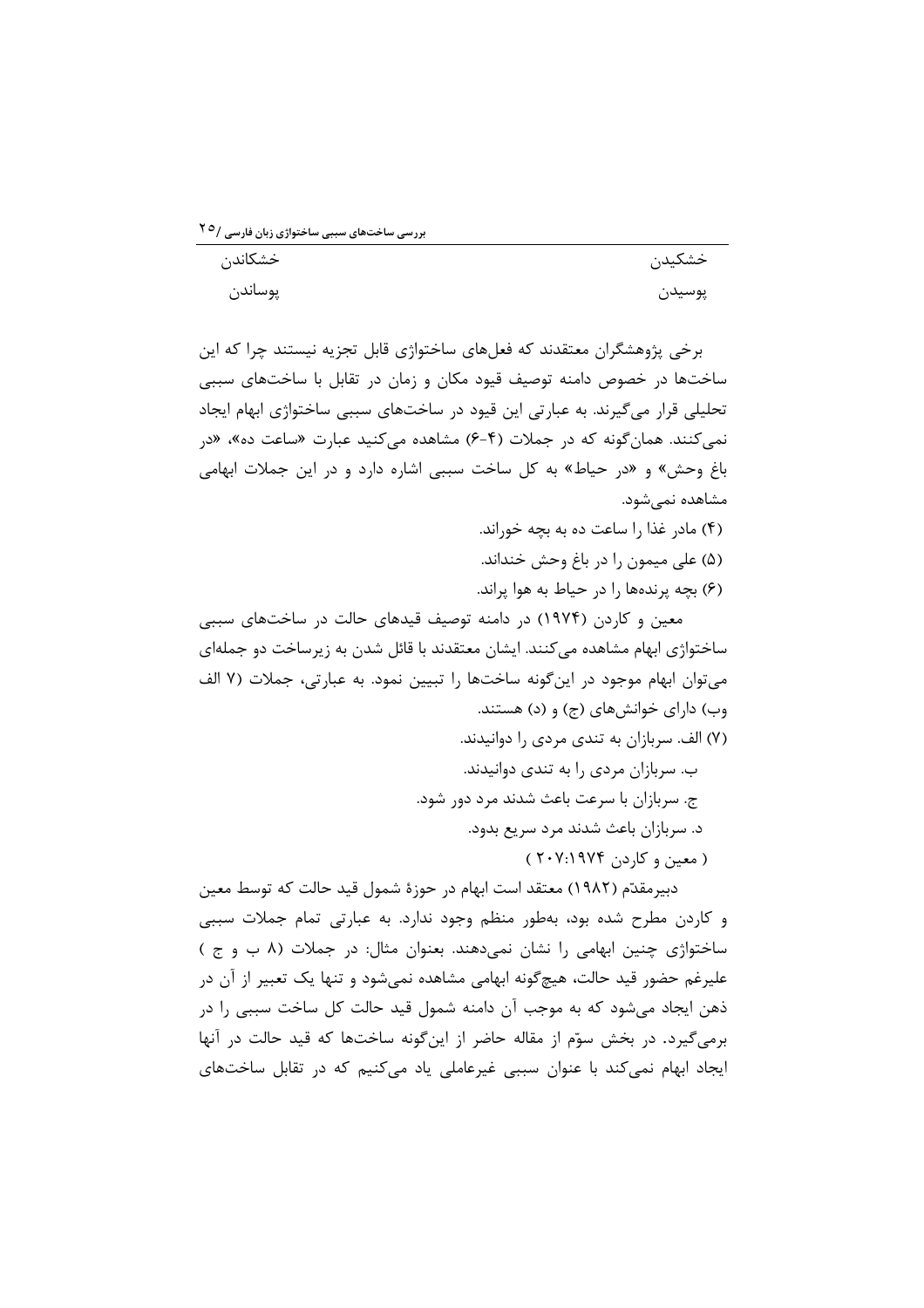**۱**۳۹ گروهشهای زبانی، دورهٔ ۳، شمارهٔ ۲، پاییز و زمستان۱ ۱۳۹

سببی عاملی قرار میگیرند که با حضور قید حالت در آنها دو خوانش درپیخواهد داشت.

(٨) الف. بجه با عجله غذا ,ا خو, د.

ب. مادر با عجله غذا را به بچه خوراند.

ج. مادر غذا را به بچه با عجله خوراند.

در تحلیل وی کلیه جملات دارای فعلهای غیر سببی و برابر سببی آنها در ژرفساخت به صورت یک بند تولید میشوند. به این ترتیب، رابطهٔ بین تمام فعلهای غیر سببی و برابر سببی آنها در واژگان برقرار میگردد. در این تحلیل قواعد گشتاری که ساخت غیر سببی را به جملات سببی مرتبط میسازد، وجود ندارد. به این ترتیب دبیرمقدم (۱۹۸۲) بر این باور است که در فرضیه واژگانگرا که تمام ساختهای سببی ساختواژی به عنوان یک عنصر واژگانی منسجم و غیر قابلتجزیه به رویداد علت و معلول در نظر گرفته می شود، توصیف کل موقعیت سببی توسط قید حالت و زمان توجیهی طبیعی می یابد. وی ابهام در دامنه شمول قید حالت در برخی ساختهای سببی را مربوط به ابهام در ویژگی تعداد کمی از افعال میداند نه ویژگی طبقه صرفی سببی.

با توجه به توضیحات مذکور پرسشهای مطرح در خصوص سببیهای ساختواژی این است که این ساختها در کدام سطح دستوری شکل گرفتهاند و آیا قابل تجزیه به دو رویداد هستند یا خیر. در این نوشتار نشان میدهیم که برخلاف ادعاهای پیشین تمام سببیها در نحو شکل می یابند. مضاف بر آن، سببیهای ساختواژی عناصر نحوی غیرقابل تجزیه نیستند، بلکه در ساخت نحوی به عناصر مجزایی تجزیه می شوند. با توجه به شواهد مبتنی بر ابهام دامنه قید رویدادی صحت و سقم این دیدگاه بررسی می شود و با استناد به تعبیر قید حالت و سببیذیر، سببی ساختواژی را به سببی عاملی و غیرعاملی تقسیم میکنیم. ساختار این مقاله بدین ترتیب میباشد که در بخش دوم مفاهیم نظری به اجمال معرفی میشود و بخش سوّم به تحلیل ساختهای سببی ساختواژی اختصاص می یابد. بخش چهارم حاوی نتیجه گیری است.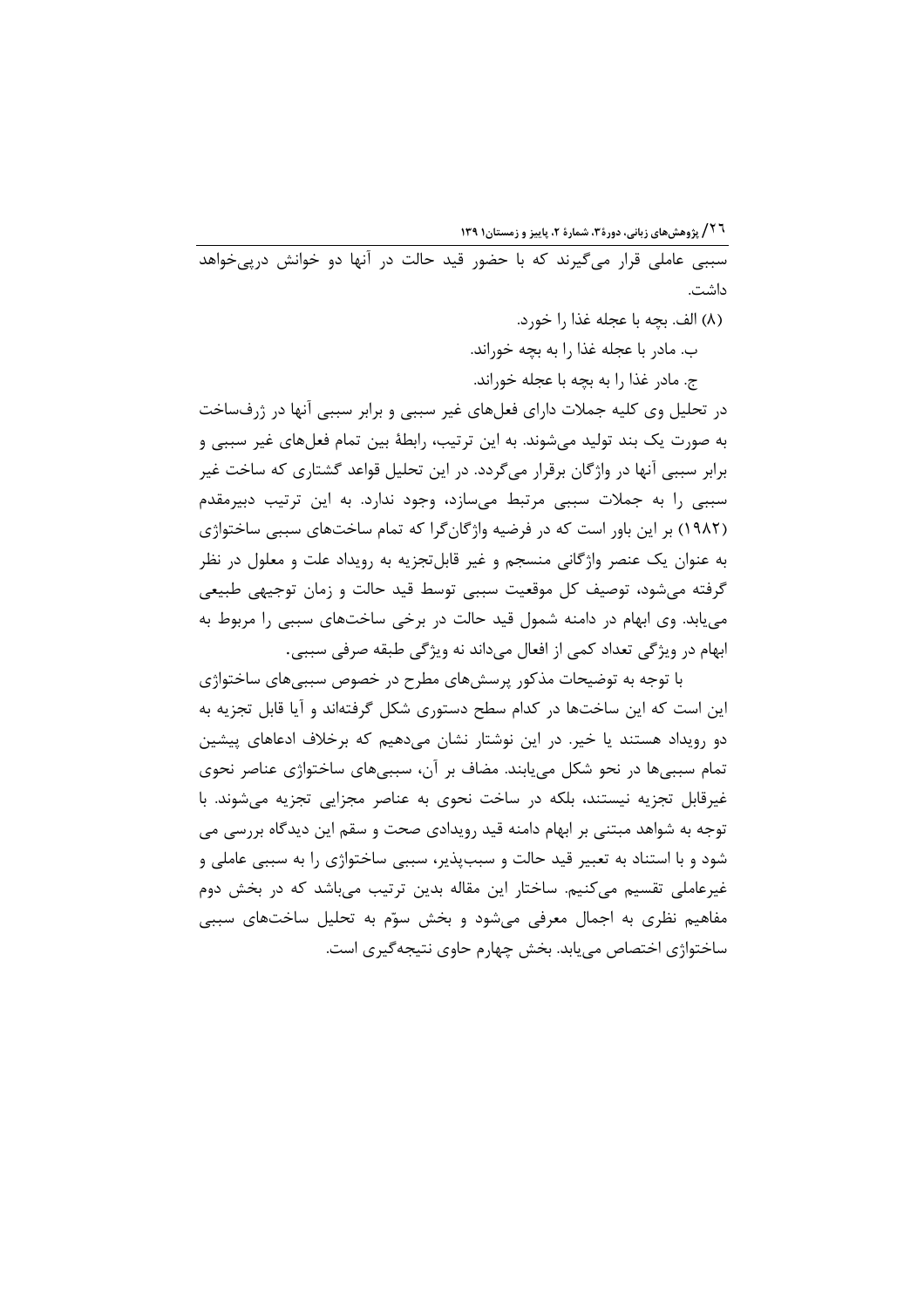## ٢- مفاهيم نظري

بخش فراوانی از مطالعاتی که در چند دههٔ اخیر در باب معنای فعلی صورت گرفته نشانگر آن است که نگاشت مستقیم ساخت رویدادی <sup>۱</sup> در نحو و معنا، میتواند بسیاری از  $^\mathfrak{f}$ یدیدههای زبان،شناختی را تبیین کند (هیل و کایزر ۱۹۳۳، بورر ۱۹۹۴، تراویس ١٩٩۴). جمله (٩ الف) مستلزم (٩ ب) است.

(۹) الف. على شيشه را شكست.

ب. شىشە شكستە است.

این استلزام معنایی در فعل متعدی شکستن فیلسوفان و زبانشناسان را بر آن داشته تا این فعل ۱٫ به « سبب + شکستن» که حاوی دو رویداد سببی<sup>۵</sup> و نتیجه<sup>۶</sup> است، تجزیه کنند. زبانشناسان معتقدند مفهوم رویداد که عنصری زبانشناختی است، در دستور تمام زبانهای بشری وجود دارد. طبق این نظر، رویدادها عناصری دستوری هستند که در ساختار و معنای پاره گفتارهای زبانی بخصوص افعال به کار می روند. برخلاف نظریه-های واژگانگرا که در آن واژگان حاوی بخش عظیمی از اطلاعات تعیین کننده ساخت موضوعی فعل است، بخش کثیری از پژوهشهای اخیر دلالت بر آن دارد که ساخت گروهی خود بازنمودی از ساخت رویدادی است و تمایزی بین بازنمود معنای واژگانی و نحوی وجود ندارد ( هیل و کایزر ۱۹۹۳ـ ۱۹۹۸، تراویس ۱۹۹۴، هارلی<sup>۷</sup> ۱۹۹۵، کراتزر ۱۹۹۶<sup>۸</sup>، مارانتز ۱۹۹۹<sup>۹</sup>، رامچاند ۲۰۰۳<sup>)</sup>. طبق این نظر ویژگیهای معنایی-واژگانی فعل تعیین کننده ساخت نحوی نیست، بلکه این بازنمود نحوی است که تعیین کننده نقشها و تعبیر رویدادی جمله است. رویکرد نحوی به ساخت رویدادی، نظریه ساخت موضوعی را ساده مے سازد و علاوه بر آن نیاز به دو بازنمایی مستقل و نظریه اتصال را از بين مي برد. پيشرفتهاي اخير در زمينه نظريه تجزيه محمول به رويدادها در

<sup>1</sup>.event structure <sup>2</sup>.Hale & Keyser  $3.$ Borer Travis causing event. <sup>5</sup>.resulting 7.Harley **Kratzer** <sup>9</sup>.Marantz <sup>10</sup>.Ramchand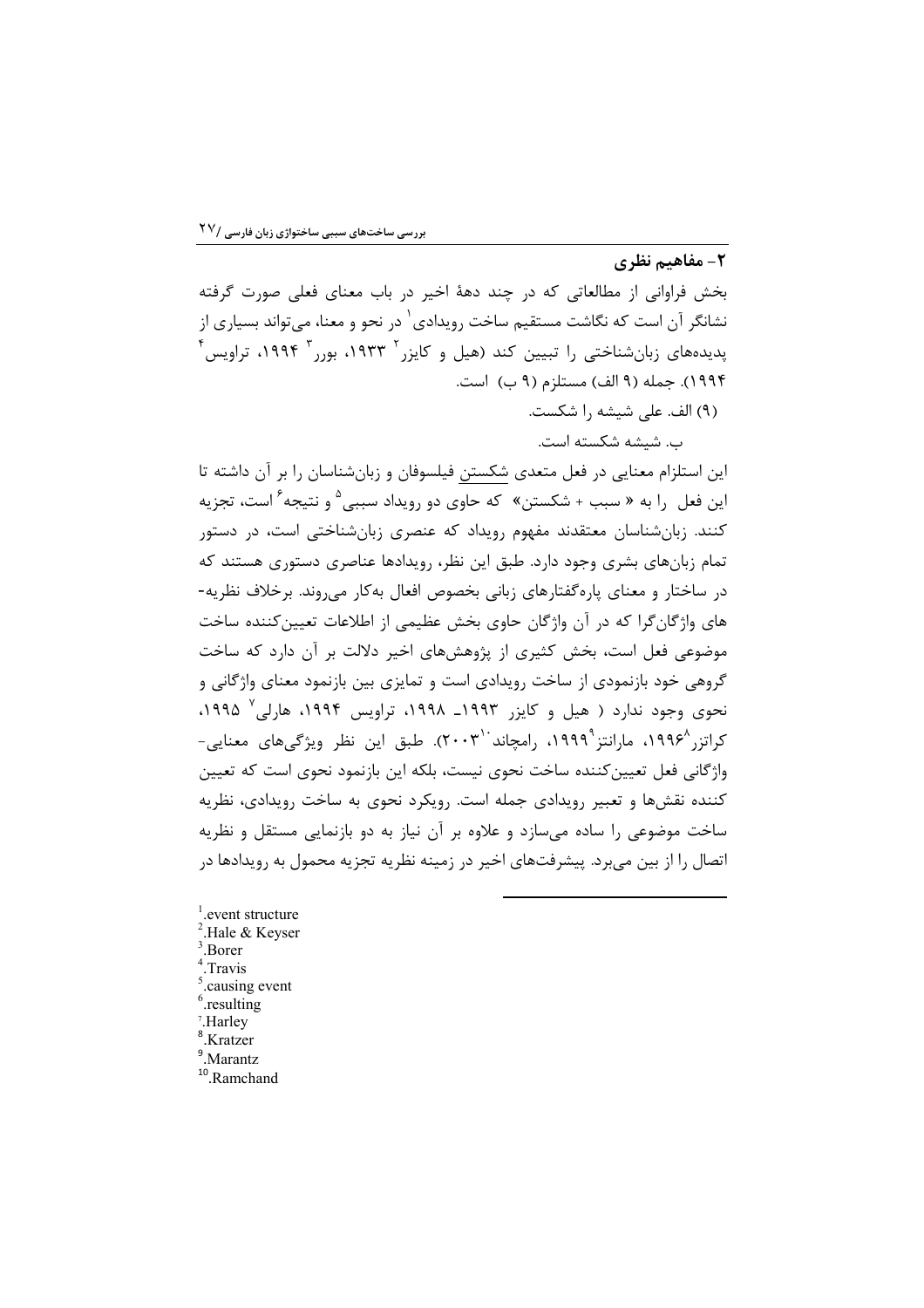.<br>نحو مدیون اثر هیل و کایزر (۱۹۹۳) می!شد. طبق نظر آن دو فعلهای انگلیسی (غیرکنادی<sup>۱</sup> و سببیهای نامفعولی<sup>۲</sup>) حاوی ساخت نحوی پیچیدهای هستند. به عنوان مثال جملهای سببی مانند: ''John opened the window'' با تعمیم نظریه لارسون ِ'' (۱۹۸۸) به صورت ساخت نحوی (۱۰) تظاهر می یابد. در این ساخت عناصر بنیادین معنايي يا همان تكواژهاي انتزاعي CAUSE ،BECOME در نحو تظاهر مييابند.

 $(1 \cdot)$  John opened the window.



اگر چه ابزارهای بازنمایی معنای فعل در میان زبانشناسان متفاوت است، اما همگی هم عقیدهاند که رویدادهای پیچیده از دو رویداد بیرونی و درونی شکل گرفته است. رویداد بیرونی سببیت و عاملیت را با خود به همراه دارد و رویداد درونی بیانگر تغییر وضعیت و غایتمداری است (دوتی ۱۹۷۹، لوین و راپاپورت<sup>۴</sup> ۱۹۹۵). در نمودار (۱۰) فعل "open" به دو هسته فعلی مجزا تجزیه می شود. گروه فعلی بالاتر با حضور عامل در

 $1$ .unergative  $2$ , unaccusative  $3$ . Larson <sup>4</sup>. Levin & Rappaport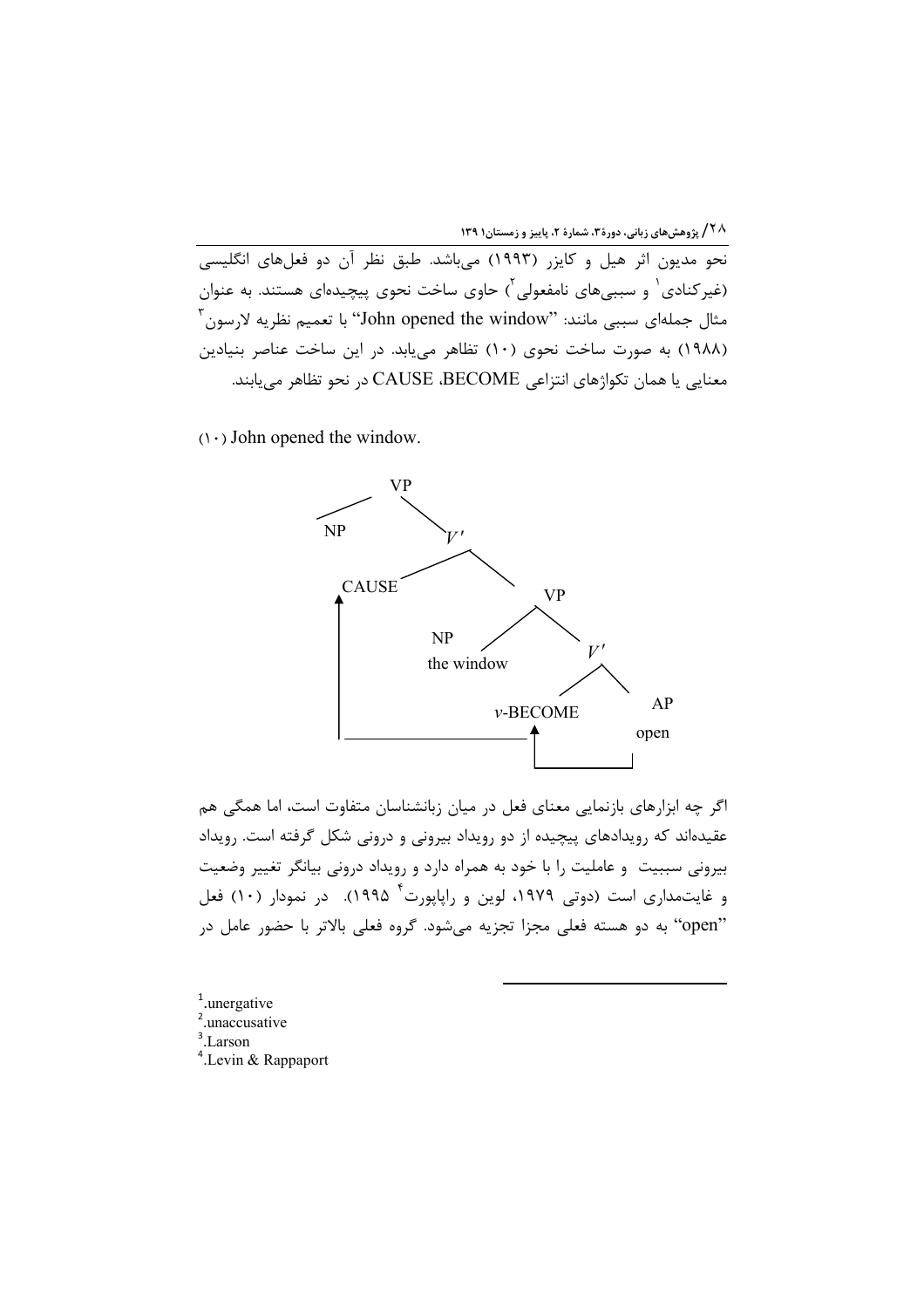۔<br>شاخص خود، رویداد بیرونی یا سببی را بیان مے،دارد. گروہ فعلی پائین تر با کنش و<sup>\</sup> در جايگاه شاخص خود رويداد دروني يا تغيير حالت را نشان مي٥هد. با تجزيه معنايي فعل "open" به دو رویداد همراه با دو فرافکن فعلی مجزا، رویداد نتیجه تظاهر نحوی می-یابد. به عقیده هیل و کایزر (۱۹۹۳) نقش معنایی موضوعات بر اساس جایگاه ساختاری که اشغال نمودهاند، تعیین میگردد: موضوعی که در مشخصگر فعل بالاتر است تعبیر عامل دارد. به همین منوال موضوعی که در جایگاه مشخص گر فعل پائین تولید می شود تعبير كنش, ويا كنش يذير دارد.

بدین ترتیب این نظریه سعی دارد تا نقشهای معنایی را حاصل قرار گرفتن عناصر واژگانی و یا عناصر نقشی در جایگاههای نحوی متفاوت بداند. سرانجام صورت روساختی نهایی جمله به واسطه چندین حرکت هسته شکل میگیرد که از طریق آن محتواي واجي صفتي مانند "open" در جايگاه فعل بالاتر مشخص مي شود. نظريه ارتباط مستقیم ساخت رویدادی با نحو که هیل و کایزر ارائه دادهاند، به واسطه تعدادی زبانشناس گسترش یافت (هارلی ۱۹۹۵، کراتزر ۱۹۹۶، پیلکانن<sup>۲</sup> ۲۰۰۸) و درنهایت منتج به آن شد که برخی پدیدههای زبانی از جمله ابهام در دامنه قیدهای توصیفی (فن استچو ۱۹۹۶، رایایورت و فن استچو ۱۹۹۹، تنی ۲۰۰۰، بک و جانسون ۲۰۰۴) و تناوب ساخت موضوعي (بورر ۱۹۹۴، پيلکانن ۲۰۰۸) تبيين گرديدند.

در نمودار (۱۰) هر هستهای یک مفهوم بنیادین را بیان میدارد، به عنوان مثال مفهوم سببيت به وسيله "CAUSE" و مفهوم ناگذرا<sup>۶</sup> توسط "BECOME" بيان مي-می شود. طبق این نظریه فعلها عناصر تجزیه ناپذیر نحوی نیستند بلکه خود دارای ساخت نحویاند. در همین راستا مارانتز (۱۹۹۷) چارچوبی غیر واژگانگرا معرفی می-کند که در آن کلمات در دو گروه جای میگیرند: الف) ریشههای بدون مقوله ( $\sqrt{}$ ) که حاوی مفاهیم واژگانی هستند ب) هستههای تعیینکننده مقوله  $({\rm n}^0 \; , \; {\rm v}^0, \; {\rm a}^0)$  که اطلاعات نحوی دربردارند. بنابر این کلمات با ارزش مقولهای ثابتی در واژگان ذخیره

 $1$  theme

- $2.$ Pylkkänen
- $3$ . Von Stechow

 $4$  Tenny

 $5$ . Beck & Johnson

 $6$ .inchoative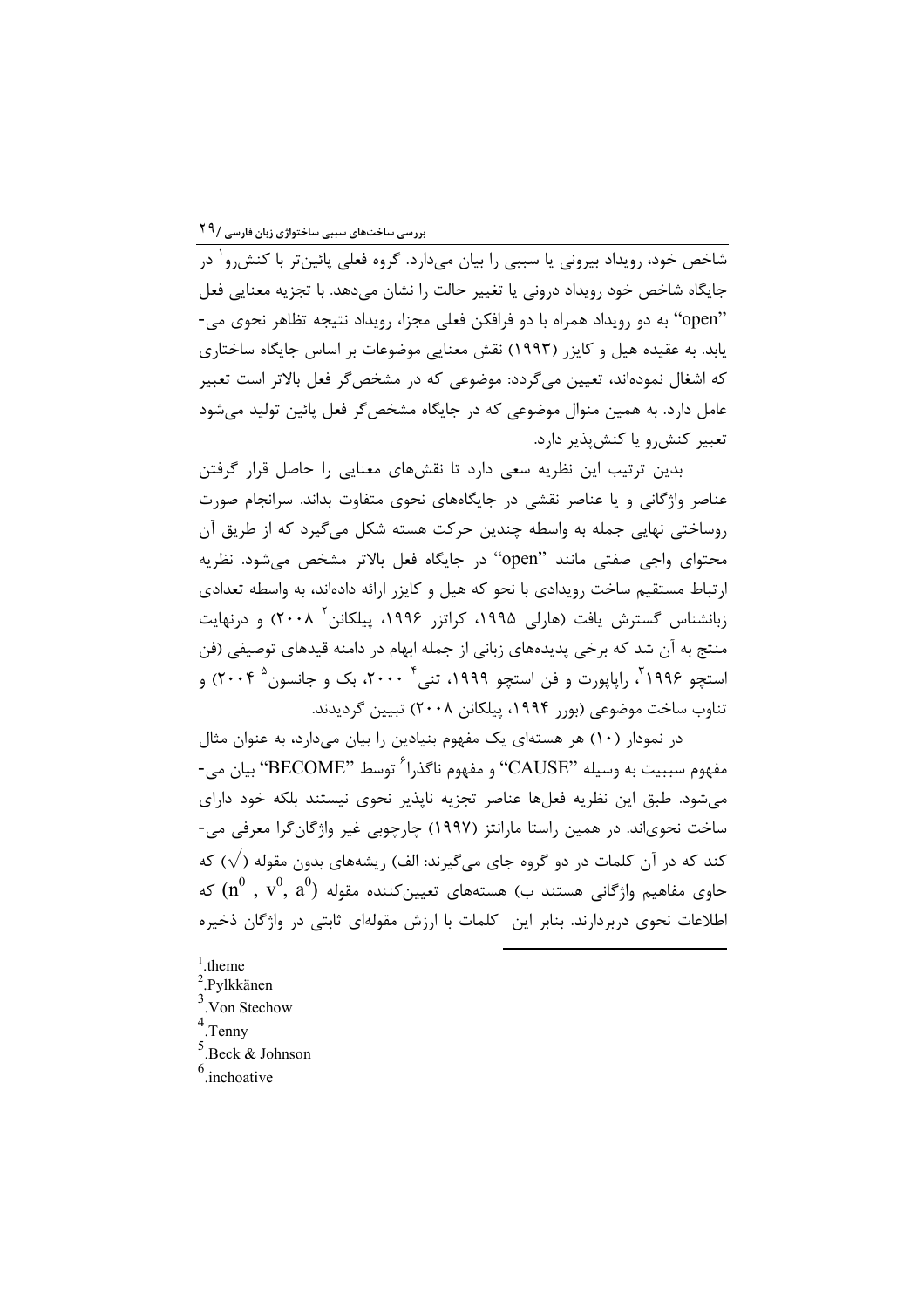

I would like to see some rain. ساخت نحوی مرتبط با (۱۱) با توجه به چارچوب پیشنهادی مارانتز (۱۹۹۷) در (الف١٢) و (ب١٢) آورده شده است.



ریشه انتزاعی (Rain) به شکل دو برونداد ممکن اسمی و فعلی تظاهر مییابد. در این رویکرد نیاز به ذخیره اطلاعات حشو (ذخیره دو عنصر واژگانی با مقولات متفاوت و اطلاعات واجی و مفهومی) در واژگان نیست.

در رویکردهای اخیر علاوه بر اینکه نوع رویداد توسط انواع متفاوت هسته فعلی کوچک مشخص می شود، موضوعات نیز توسط هستههای گوناگون به ساخت نحوی اضافه می-گردند. مفعول صریح که موضوع فعل محسوب می شود در دامنه گروه فعل واژگانی قرار می گیرد و تعبیر آن وابسته به محتوای واژگانی ریشه دارد. از آنجایی که تعداد بیشماری ریشه با معانی گوناگون وجود دارد، تعبیر مفعول قابل پیش،بینی نیست. از سوی دیگر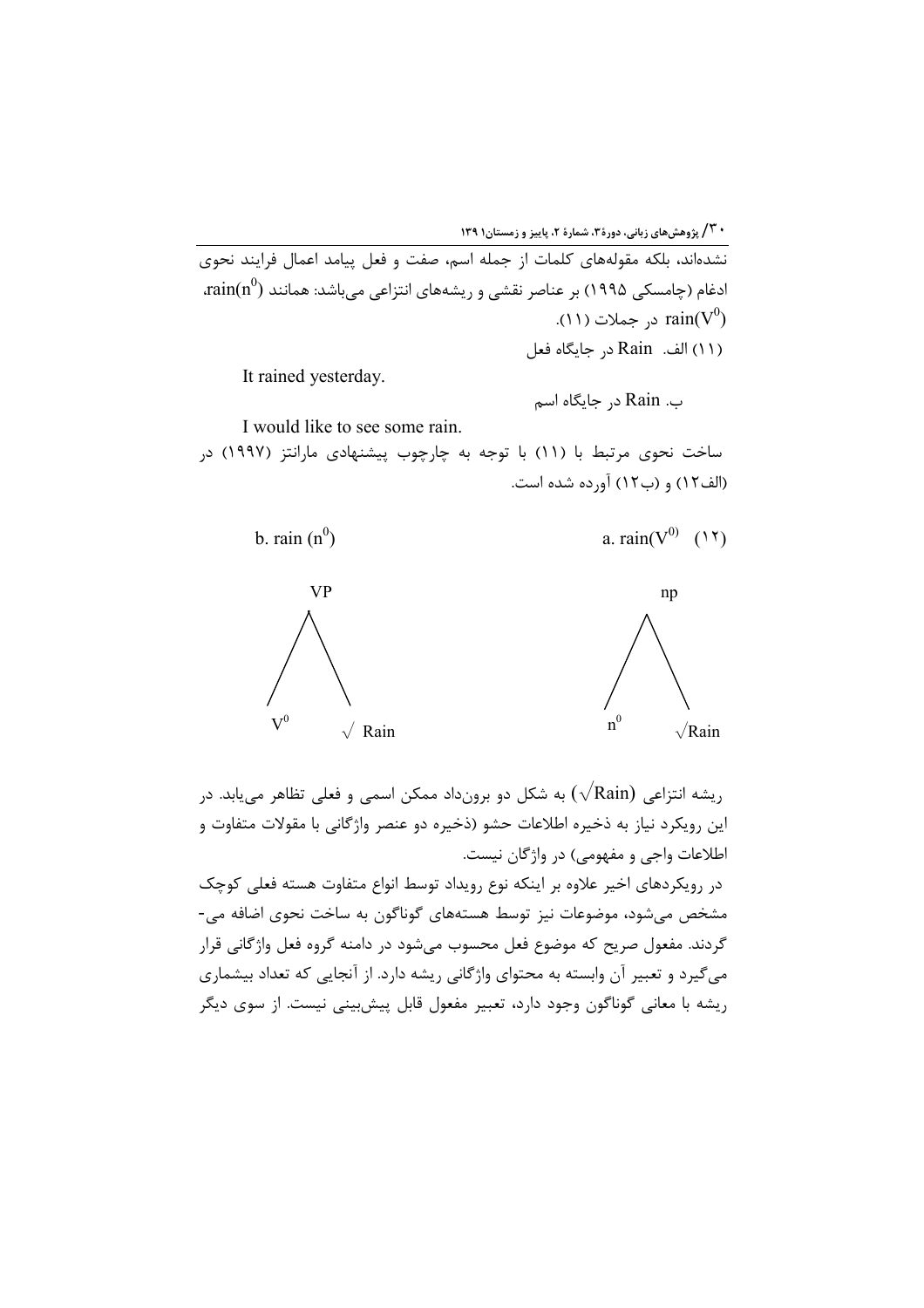۔<br>موضوع بیرونی (فاعل) موضوع فعل محسوب نمے شود، بلکه توسط هسته جهت به ساخت معرفی می گردد. این موضوع در شاخص گروه جهت قرار می گیرد. متمم گروه جهت، یک گروه فعلی است. در واقع نقش هسته جهت مرتبط ساختن موضوع بیرونی به رویدادی است که گروه فعلی بیان می کند. اگر این رویداد از نوع فعالیتی باشد، موضوع بیرونی تعبیر عاملی خواهد داشت و اگر آن رویداد سببی باشد، تعبیر آن سببساز می-باشد. بنابراین تعبیر موضوع بیرونی توسط ساخت نحوی تعبیر میگردد. به عبارتی تنوع در این تعبیر وابسته به ویژگیهای گروه فعلی رویدادی است. از آنجایی که انواع رویداد محدود است، تعبیر موضوع بیرونی قابل پیش بینی است. در کنار فاعل و مفعول، در برخي زبانها موضوع سومي نيز وجود دارد كه مفعول غيرصريح<sup>1</sup> ناميده مي شود. تعبير این موضوع نیز همانند موضوع بیرونی به لحاظ ساختاری مشخص میگردد. این موضوع همراه با انواع متفاوت فعلي مي آيد از قبيل: محمولهاي فعاليتي، روانشناختي، سببي، ناگذرا و وجودي ؒ اما برخلاف موضوع بيروني تعابير گوناگوني چون هدف ٗ، مالک، مکان، مکان، تجربه گر و بهرهور <sup>ه</sup>ي پذيرد. چون اين موضوع، موضوع واقعي فعل محسوب نمي-نمے شود توسط هستهای با عنوان هسته الحاقے <sup>۶</sup> به ساخت نحوی معرفی مے گردد و در جايگاه شاخص آن قرار مي گيرد. موضوع الحاقي با توجه به نوع متمم هسته الحاقي تعبير مي شود. پيلکانن (٢٠٠۴) دو نوع هسته الحاقي معرفي مي کند. با توجه به اينکه هسته الحاقي درون يا برون از گروه فعلي قرارگيرد آن دو را هسته الحاقي دروني ٌ يا بيروني ميiامد. در نوع اوّل، هسته الحاقي موضوع الحاقي را به مفعول و در نوع دوّم، به یک رویداد پیوند میدهد. در این چارچوب ساختهای دو مفعولی حاوی ساخت الحاقی درونی|ند. بنابراین موضوع مفعول غیرصریح تنها توسط هسته الحاقی به ساخت رویدادی معرفے مے گردد.

 $1$ . voice dative. existential .goal <sup>5</sup>.benefactive

- <sup>6</sup>.applicative head
- $7.1$  low applicative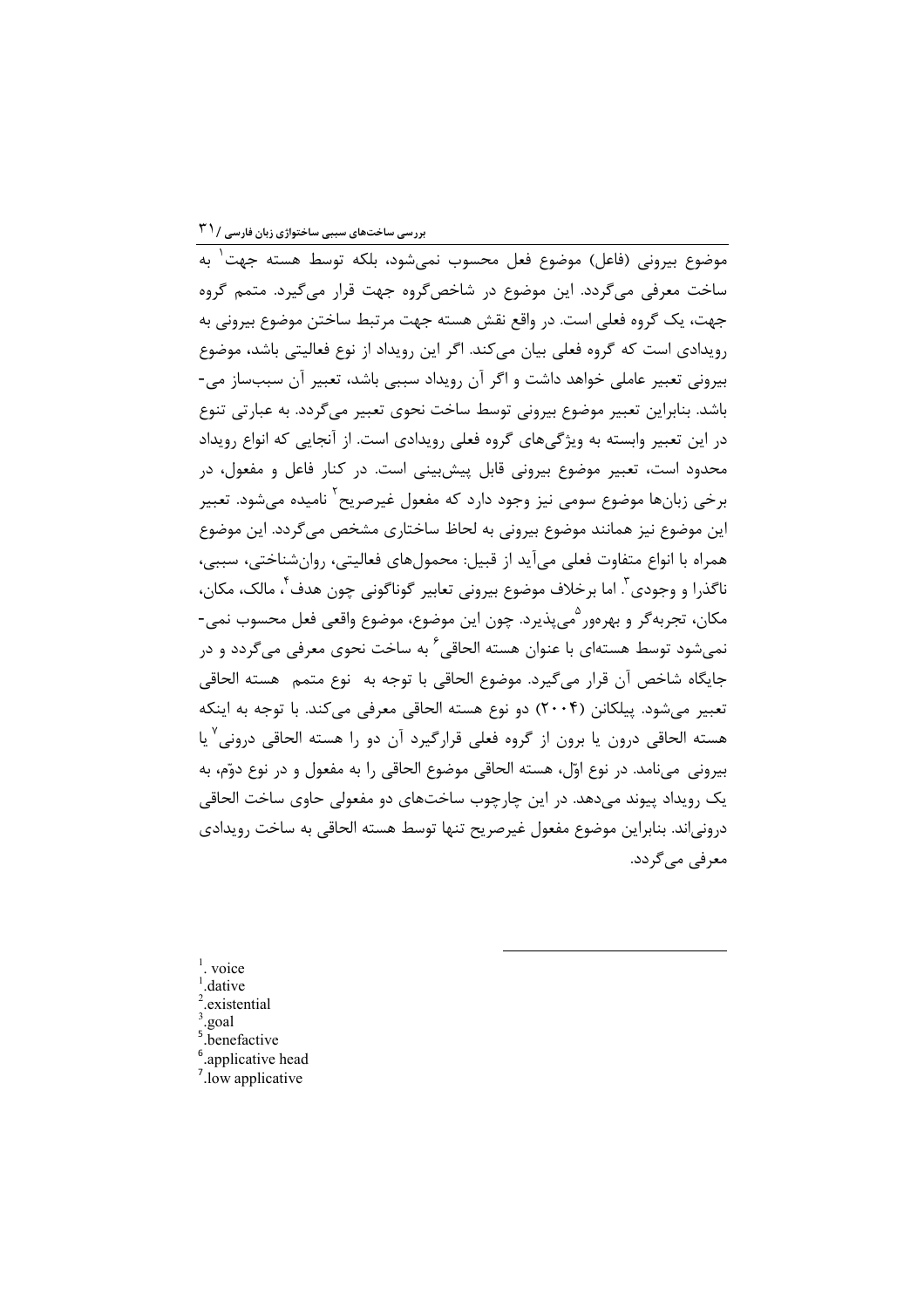**۱۳۲ / پژوهشهای زبانی، دورهٔ ۳، شمارهٔ ۲، پاییز و زمستان۱۳۹** 

۳- تحلیل ساختهای سببی ساختواژی حقایق نحوی و معنایی مرتبط با قیود باعث پذیرش این دیدگاه گردیده که یک محمول واحد ساخت رویدادی پیچیدهای دارد که در نحو و معنا کدگذاری میگردد. به خصوص گسترهای از تحقیقات اخیر در باب قیدها نشان میدهد که قید «دوباره» می تواند ملاکی برای تشخیص سازهای باشد که بیانگر حالت نتیجه است (هارلی ۱۹۹۶، فن استچو ۱۹۹۶، تنی ۲۰۰۰، بک و جانسون ۲۰۰۴). هنگامی که قید *دوباره* در سببیهای ساختواژی ساده بهکار میرود، ابهام ایجاد میشود که با پیروی از نظریات یاد شده میتوان چنین استنتاج نمود که با تجزیه رویداد در ساخت نحوی مواجه هستیم. در جملات زیر که از ساختهای سببی ساختواژی غیرعاملی هستند، قید «دوباره» دوخوانش را درپیدارد. در خوانش دوّم (۱۳ ب) این پیش فرض وجود دارد که رویداد «يوشاندن لباس به علي» پيش از اين به وقوع پيوسته، اما لزوماً عامل آن رويداد، مادر نبوده است. به عبارتی ضرورتی ندارد که مادر باعث و مسبب آن رویداد باشد. به سخن دیگر خوانش دوّم، تنها بر وضعیتی تاکید دارد که پیش از زمان پاره گفتار وجود داشته و این وضعیت صرف نظر از چگونگی ایجادش همان «بودن لباس بر تن علی» است. اما در خوانش نخست (١٣ الف) اين پيشفرض وجود دارد كه مادر عامل وضعيت نتيجه بوده و همان رویداد توسط مادر تکرار شده است.

(١٣) الف. مادر دوباره لباس را به على يوشاند. (خوانش نخست)

ب. مادر لباس را به علی دوباره پوشاند. (خوانش دوم) (١۴) الف. مادر دوباره غذا را به على خوراند. (خوانش نخست)

ب. مادر غذا را به علی دوباره خوراند. (خوانش دوم) بنابراین قید «دوباره» می تواند حالت نتیجه ـ پوشیدن لباس بر تن علی ـ و رویداد علت

ـ يوشاندن لباس به على توسط مادر ـ را توأمان توصيف كند. جمله (١۵) نيز كه از نوع عاملی محسوب میشوند، قید «دوباره» همچنان دوخوانش درپیدارد. پیشفرض يذيرفته شده در خوانش نخست (١۵ الف) اين گونه است كه پيشتر على ميمون را رقصانده است و مجدداً همان عمل توسط على تكرار مي گردد. اما خوانش دوّم حاكي از آن است که رویداد رقصیدن میمون پیش از این وجود داشته اما ضرورتاً علی عامل و سبب آن رویداد نبوده است. این امکان وجود دارد که میمون با اراده و میل خود این عمل ,ا انجام داده است.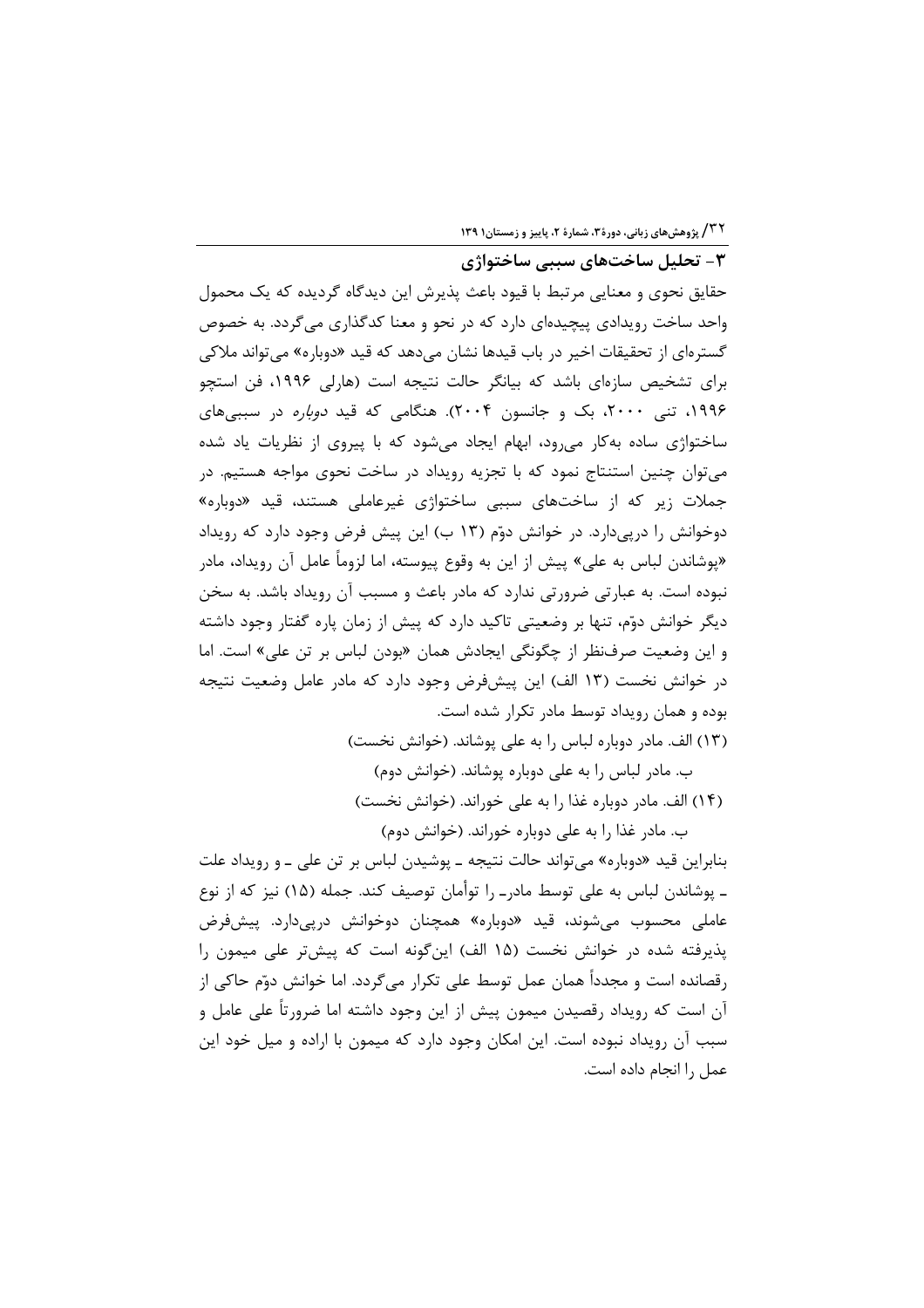بررسی ساختهای سببی ساختواژی زبان فارسی /۲۳

(١۵) الف. علي دوباره ميمون را رقصاند. (خوانش نخست) ب. علي ميمون را دوباره رقصاند. (خوانش دوّم) (۱۶) الف. مربی دوباره بازیکنان را دواند. (خوانش نخست) ب. مربي بازيکنان را دوباره دواند. (خوانش دوّم)

شواهد فوق به این نکته منتج میگردد که در جملات (۱۵ و ۱۶) نیز دو رویداد علّت و نتيجه قابل تفكيك است. ابهام آفريني جايگاه قيد «دوباره» حاكي از آن است كه سببیهای ساختواژی ساده اعم از عاملی و غیرعاملی قابل تفکیک به دو رویداد مجزا می باشند. به پیروی از نظریه فن استچو (۱۹۹۶) در خصوص توزیع نحوی قید «دوباره»، نتیجه می گیریم که ساخت رویدادی سببیهای ساختواژی پیچیده است و ابهام آفرینی این قید حاصل امکان اتصال به دو جایگاه نحوی است. ابهام دامنه «دوباره» به سادگی قابل تبيين است اگر به عنوان نمونه فعل پوشاندن را به «پوشيدن+ سبب » تجزيه كنيم که در نحو نیز انعکاس یابد. به عنوان مثال ابهام جمله (۱۵ و ۱۶) تبیین میشود اگر قائل به این شویم که در خوانش دوّم دامنه شمول قید کوچکتر از دامنه سبب است و اگر دامنه آن فراتر از سبب باشد، خوانش اولیه ممکن می شود. این واقعیت را در (۱۷) مشاهده مے کنید.

(١٧) الف. [<sub>vp</sub> دوباره [[رقصيدن] سبب]]← (خوانش نخست)

ب. [[دوباره[ vp] رقصيدن]] سبب]← (خوانش دوّم)

بر اساس واقعیت مرتبط با توزیع قید «دوباره» می توان نتیجه گرفت که سببی ساختواژی ساده قابل تجزیه به دو رویداد علّت و نتیجه هستند. آزمون این قید نشان می دهد که شکل گیری تمام سببی های ساختواژی با تکواژ آشکار «ـ ان» در نحو صورت می پذیرد. با این وجود این پرسش مطرح می شود که تفاوت ساختهای سببی (تقابل مثال های ۷ و ۸) در خصوص قیود حالت از کجا ناشی میشود. زبان شناسان رویکردهای رایج معتقدند تمایز درساختها*ی* ساختواژی به حضور و یا عدم حضور هستهٔ نقشی معرف موضوع بیرونی در فعل پایه مرتبط است. در سببیهای غیرعاملی (ساختهایی که در آن قید حالت ابهام ایجاد نمی کند) فعل پایه حاوی هستهای نیست که موضوع بیرونی معرفی کند، به همین علت سببپذیر به صورت عامل تعبیر نمیشود ( پایه نامفعولی و نیمه متعدی). از سوی دیگر در سببیهای عاملی (ساختهایی که در آن قيود حالت ايجاد ابهام مي كنند) فعل پايه شامل هستهاي فعلى است كه شاخص آن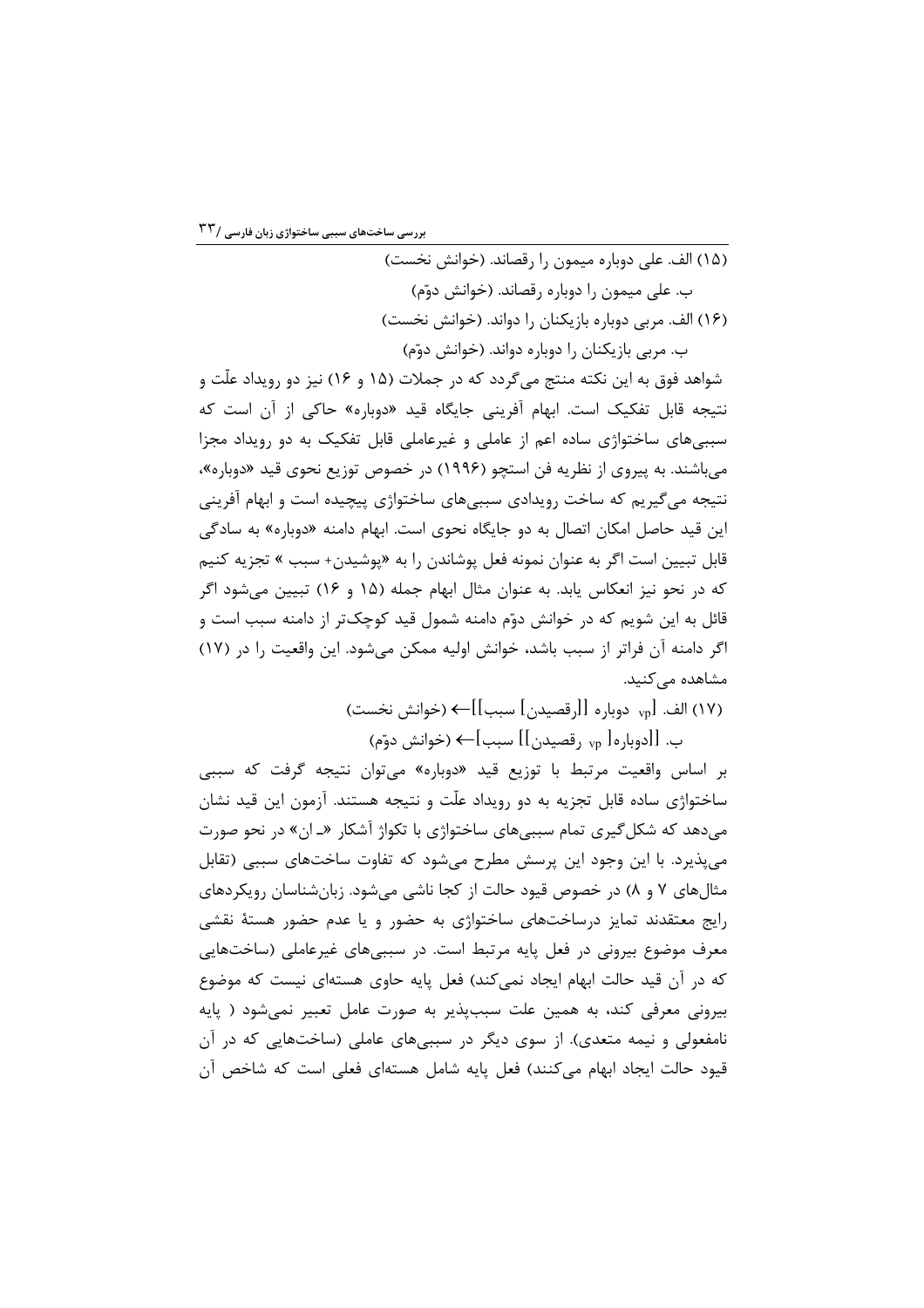٤ ٢ / پژوهش های زبانی، دورة ٣، شمارة ٢، پاییز و زمستان١ ١٣٩

جایگاه عامل است. حضور همین هسته فعلی باعث میگردد که سببیذیر به عنوان عامل تعبير شود؛ لذا توجيه و تبيين اين تفاوتها وابسته به اندازه متممى است كه هستهٔ سبب برمے گزیند.

با پذیرش این نظر که ساخت رویدادی فعل در نحو انعکاس می یابد، این نظر را نیز میپذیریم که ریشهها فاقد اطلاعات مربوط به ساخت رویدادی جملهاند (هارلی ١٩٩۵). این نوع اطلاعات ــ چه فعلی که بیانگر تغییر حالت فیالبداهه باشد و چه فعلی که به تغییر حالتی اطلاق گردد که علّت بیرونی داشته باشد ـ تنها از راه هستهای که ریشه با آن ادغام میشود، مشخص می گردد (هارلی ۱۹۹۵). بنابراین عنصر نقشی فعل سبک ٰ تعیین کننده هم نوع مقوله و هم نوع رویداد است. پذیرفتن فرضیه انواع متفاوت فعل سبک با مشخصههای نحوی و معنایی متفاوت زمینهساز این نظر میگردد که انواع متفاوت رویداد با هستههای فعل سبک متفاوتی همراهند. مشخصههای ممکن فعل سبک می تواند حاوی Do , BECOME ,CAUSE و BE باشد. این مشخصهها انعکاسی از انواع رویداد و مولفههای بنیادین معنایی هستند که در دستور جهانی قرار دارد. حداقل چهار گونه از مقوله فعلی که تعیین کننده نوع رویداد است در فارسی نیاز است: V CAUSE (هسته سبب)، V BECOME (هسته تغيير وضعيت)، V DO و (هسته کنشی) و V BE (هسته ایستا).

مقولههای V BECOME v DO , v CAUSE به رویداد پویا اشاره دارد، در حالیکه v BE بر رویداد پایا دلالت میکند. در رویداد فعالیتی ٔ و اتمامی ٔ همچون دویدن،  $\rm{v}\,\,BE$ رقصیدن، ساختن و غیره، به هسته v DO که در جایگاه شاخص آن موضوعی با تعبیر v BE مامل قرار میگیرد، نیاز است. موقعیتهای ایستا و پایا دربردارنده هسته فعلی هستند که این هسته فعلی تنها با ریشههایی که بیانگر وضعیت همگون همچون «باهوش بودن»، «تمیز بودن» و غیره باشد، همراهند. معنایی که هستههای V CAUSE و V BECOME به يک فعل نسبت مي دهند، تغيير وضعيت است. با توجه به این فرضیه که رویدادی بودن یک ساخت مستلزم همراهی آن با انواع متفاوت هسته فعلی است، تفاوت میان سببے های ساختواژی ساده ناشی از انواع متفاوت متممهایی

 $\frac{1}{2}$ . little v <sup>2</sup>.activities  $3$ . accomplishments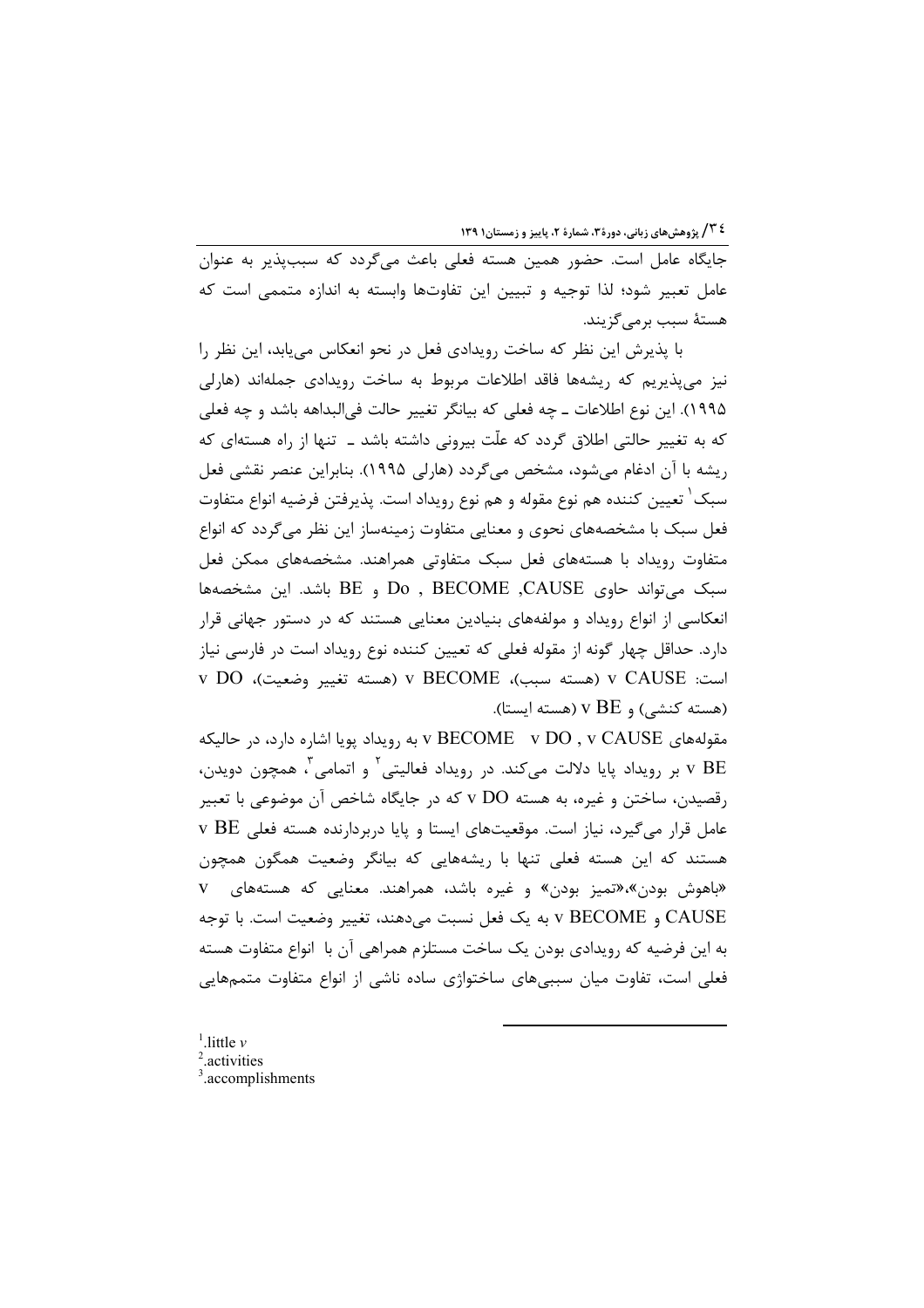جایگاه شاخص خود فرافکن میسازد، در حالیکه گروه ریشه موضوع عامل معرفی نمی کند. بر این اساس شکاف میان دو نوع سببی پیامد حضور یا عدم حضور هستهای فعلی است که موضوع بیرونی معرفی سازد. اگر در ساختی هستهای که موضوع بیرونی معرفی میکند، حضور داشته باشد، آن سببی از نوع عاملی است. در همین راستا در سببیهای عاملی هسته سبب با متممی از نوع کنشی ادغام میگردد در حالیکه در سببیهای غیر عاملی هسته سبب با گروه ریشه که دلالت بر حالت نتیجه دارد، ترکیب میگردد. ساخت نحوی دو نوع سببی در نمودار (۱۸) مشاهده می شود. نمودار (۱۸ الف) حاوي سببي عاملي است و نمودار (١٨ ب) دلالت بر سببي غير عاملي دارد.

(١٨) الف. سببي عاملي







$$
v\;\text{CAUSEP}
$$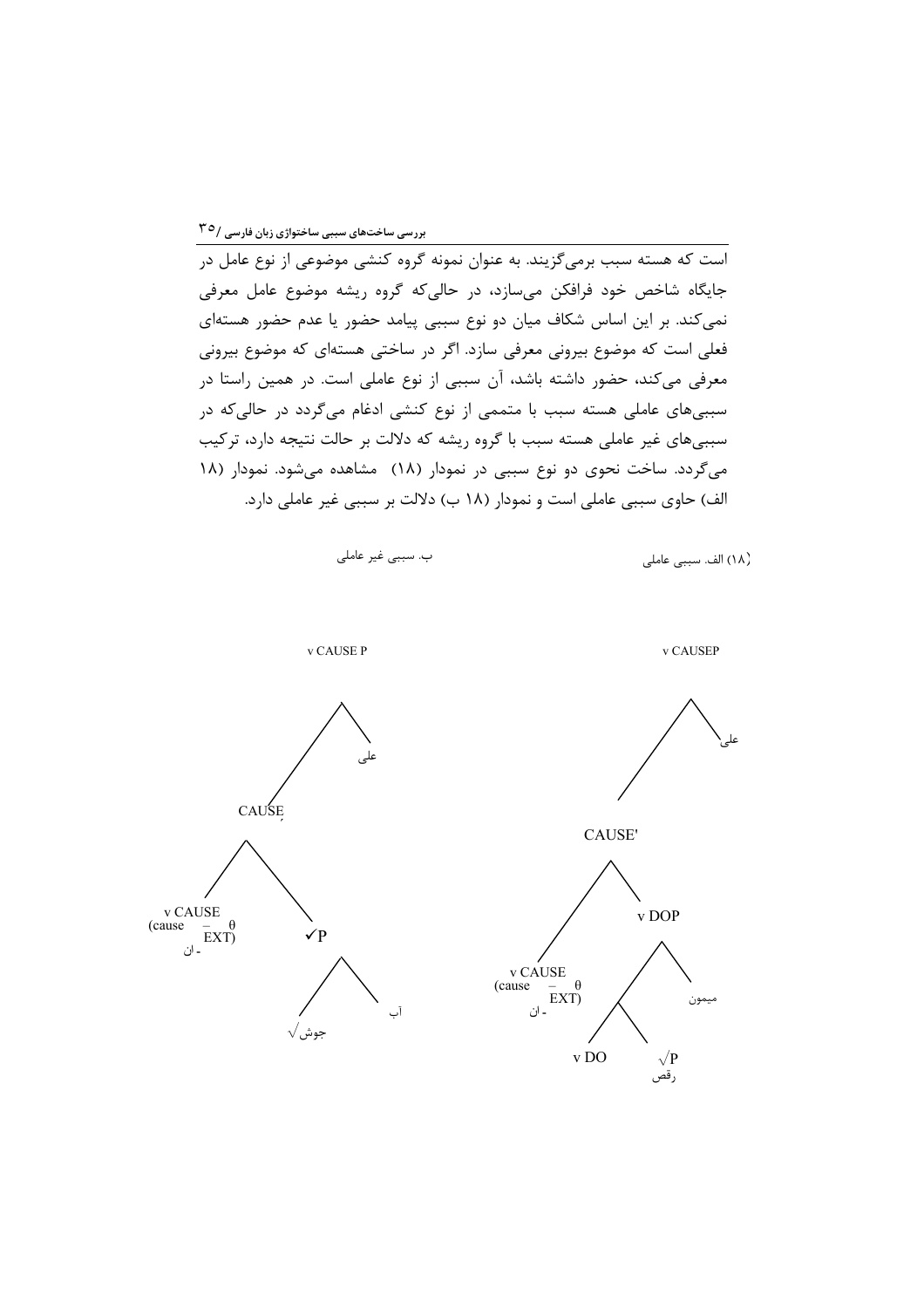<sup>3</sup>۳۱ / پژوهشهای زبانی، دورهٔ۳، شمارهٔ ۲، پاییز و زمستان۱۳۹

همان گونه که در نمودار (۱۸ الف) نشان داده شده است، ساختهای سببی عاملی حاوی هستهای سببی هستند که صرفنظر از متعدی بودن فعل پایه، متممی برمی گزیند که در جايگاه شاخص آن موضوع بيروني با تعبير عامل وجود دارد (ميمون در ١٨ الف). به همین علّت، موضوع بیرونی در جایگاه شاخص هسته سبب نمی تواند تعبیر عامل داشته باشد، چرا که درون سازه متمم چنین نقش معنایی وجود دارد. بنابراین، این موضوع (علی در ١٨ الف) تعبير سبب يا علت می پذيرد. از سوی ديگر در ساخت ( ١٨ ب) سببی غیر عاملی، هسته سبب فرافکن  $\sqrt{{\rm P}}$  را به عنوان متمم بر میگزیند. درون متمم جايگاهي براي معرفي موضوع بيروني وجود ندارد، به همين خاطر با موضوعي با تعبير عامل، درون متمم روبرو نخواهیم شد. از آنجائیکه در نمودار (ب) فعل پایه نامفعولی است، این ساخت کاملاً موجه به نظر میرسد. اما در ساختهای غیرعاملی علاوه بر پایههای نامفعولی، پایههای نیمه متعدی نیز شرکت دارند. اکنون این پرسش مطرح میشود که در صورت حضور فعل نیمه متعدی ساخت (۱۸ ب) همچنان کاربرد دارد یا خير؟ و چگونه تركيب فعل پايه حاصل مي گردد؟ به عبارتي چگونه گروه اسمي «بچه» درجمله (۱۹) نقش معنایی بهره ور یا مکان پایانی کنش رو را میپذیرد؟ (١٩) مادر لباس را به بچه پوشاند.

تعبیر سببپذیر به عنوان مکان پایانی (بهره ور) در سببی غیرعاملی با فعل نیمهمتعدی بدین علت است که این جملات ساخت پیچیدهتری نسبت به نمودار (۱۸ ب) دارند. این نوع ساخت به هسته فعلی الحاقی که نوع دیگری از هستههای فعلی است (پیلکانن ۲۰۰۸) نیاز دارند. قائل شدن به این فرافکن به ساختهای سببی اختصاص ندارد، بلکه در بازنمود نحوی جملات متعدی نیز ضروری به نظر می رسد. به عبارت دیگر قائل شدن به هسته انتزاعی الحاقی به ویژگیهای معنایی/ نمودی خاص این دسته از ریشههای نیمه متعدی باز میگردد. اگر با دقت بیشتری به مشخصههای معنایی این دسته از افعال توجه شود، خواهیم دید که تمام این ریشهها موضوعی درونی پذیرفتهاند که به نوعی تغییر مکانی (عینی یا انتزاعی) را تجربه کردهاند. در واقع کلیه افعال نیمهمتعدی مفعولی با تعبیر کنش و دارند که دستخوش جابجایی فیزیکی یا انتزاعی از مکانی به مکان دیگر میشود. به عنوان مثال شرط صدق جملاتی چون «علی لباس را پوشید» حاوی موقعیتی است که «لباس» دستخوش تغییر مکانی از جایگاهی به «تن علی» شده است. در جملاتی چون «دانش آموز مطالب را فهمید» در این موقعیت نیز با تغییر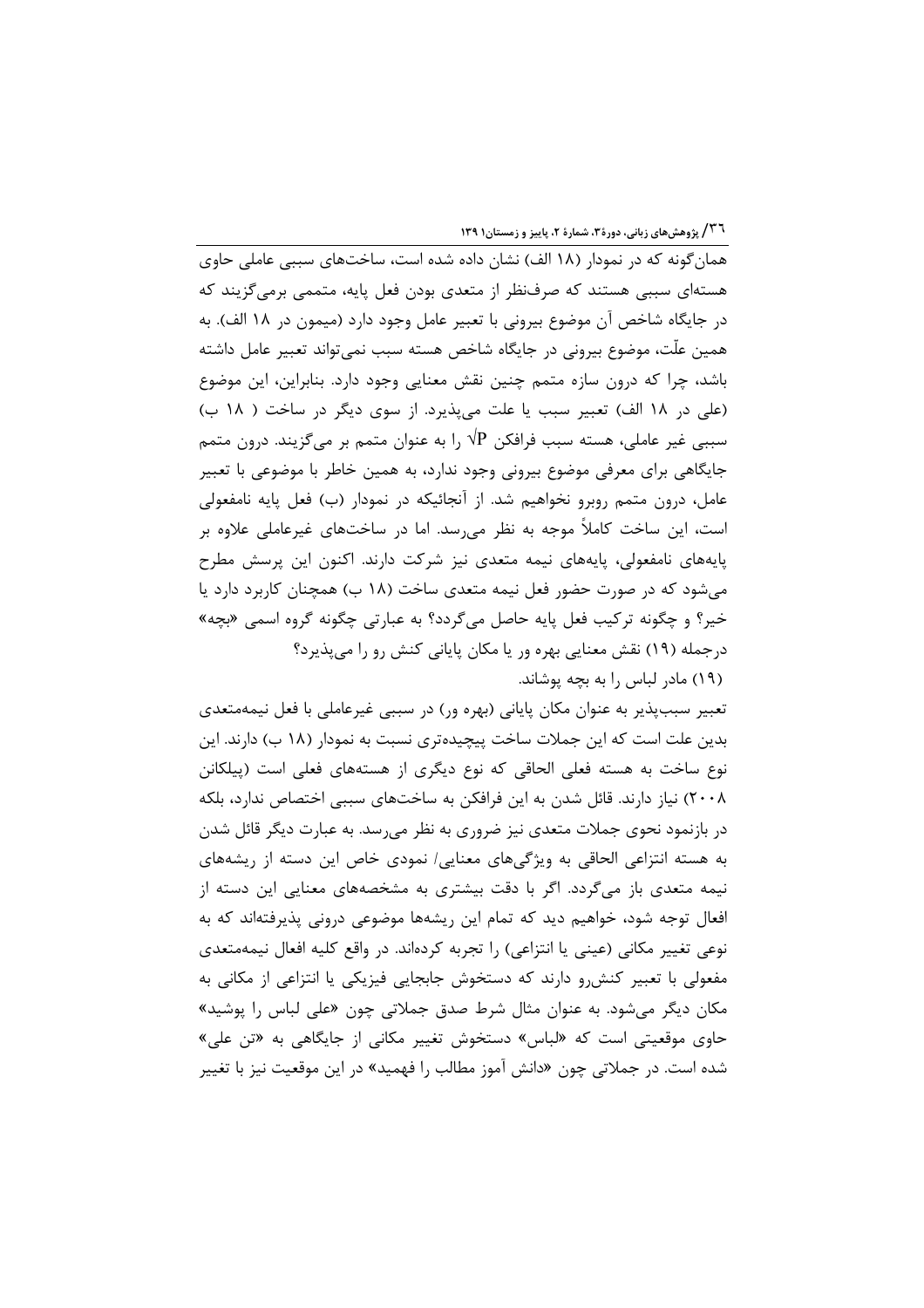۔<br>مکان انتزاعی مطالب به ذهن دانش آموز روبرو هستیم. ویژگی معنایی و نمودی مشترک این دسته از افعال این است که هسته فعلی الحاقی در معنای آنها نهفته است. بنابراین قائل شدن به هسته فعلی الحاقی در افعال سببی غیرعاملی با ریشه نیمهمتعدی به دلیل ویژگی معنایی آنها انگیزه مفهومی مییابد. نمودار (۲۰) بیانگر ساخت نحوی سببی غیر عاملی با افعال نیمه متعدی است.

 $(\mathbf{r} \cdot)$ 



همان گونه که نمودار فوق نشان میدهد، تشابه افعال نیمهمتعدی و نامفعولی در عدم حضور یک هسته فعلی در ساخت نحوی است که معرف موضوع بیرونی باشد؛ لذا افعال لازم و نیمهمتعدی که در سببی غیرعاملی شرکت دارند، یک طبقه همگن نحوی هستند که در هر دو، عنصری فعلی که در شاخص خود موضوع بیرونی فرافکنی کند، حضور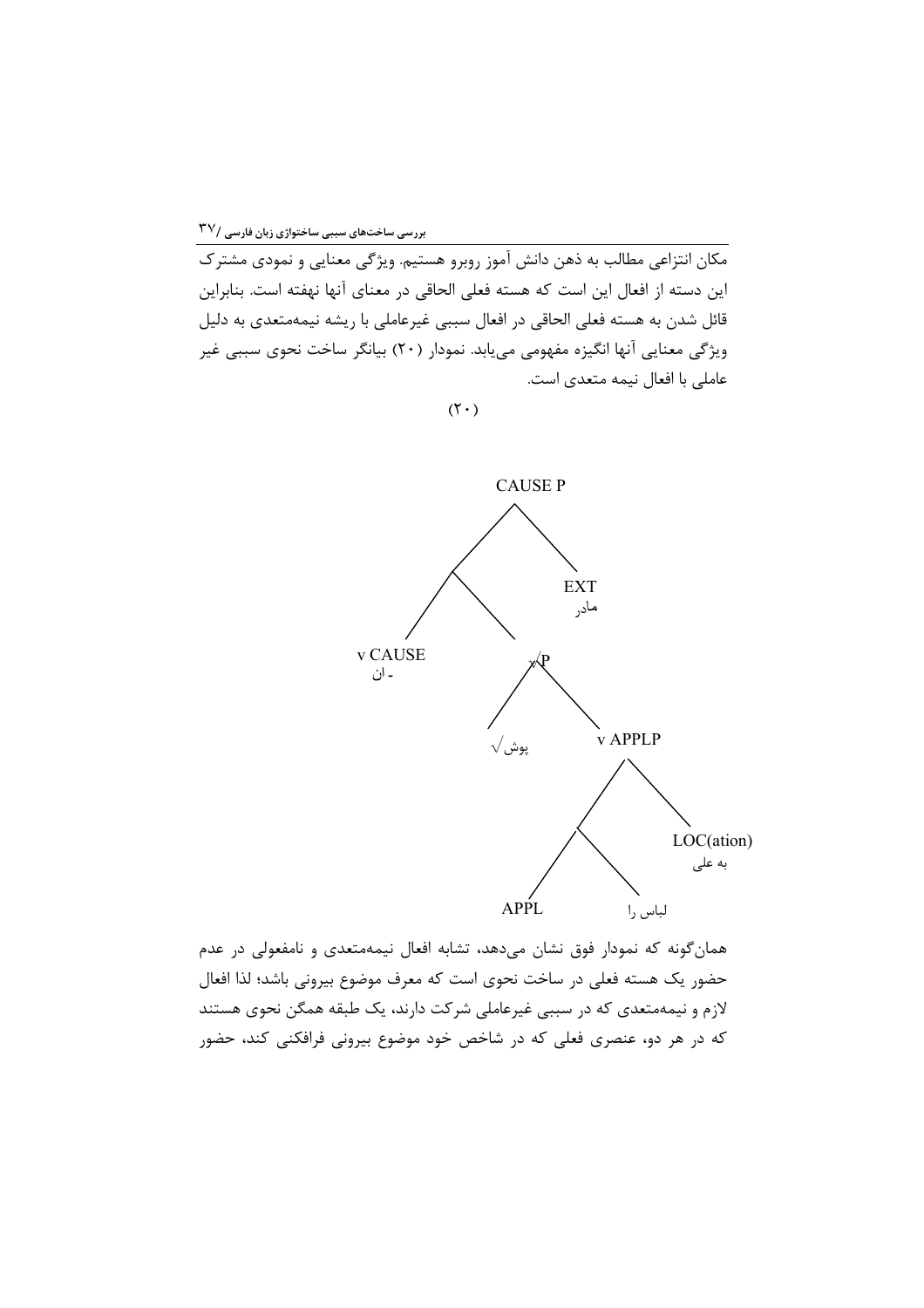/۳۸ پژوهش های زبانی، دورهٔ۳، شمارهٔ ۲، پاییز و زمستان۱۳۹

ندارد. به همین خاطر حضور این افعال در سببی غیرعاملی تصادفی نیست بلکه حاصل ویژگی های مشتر ک نحوی است.

تقابل بین سببی عاملی و سایر سببیها با توجه به رفتار قید حالت نیز ناشی از تفاوت در اندازه متممی است که هسته سبب با آن ادغام میگردد. به پیروی از چامسکی (۱۹۹۵) معتقدیم که قیدها میتوانند باتوجه به معنای خود به انواع فرافکن های بیشینه در جملات متصل شوند. قیدهای حالت همچون «باعجله، آرام آرام» به گروه فعلی رخدادی از جمله v CAUSE و v BECOME متصل میگردد و چگونگی رخداد عمل یا رویداد را توصیف میکند. این قیدها چگونگی ایجاد حالت نتیجه را توصیف نمی کنند. قیدهای حالت تنها رویداد پویا را توصیف می کنند که با یک فرافکن فعلی از نوع رخدادی همراه است. در تحلیل حاضر این فرافکنها میتوانند توسط هسته BECOME .DO و CAUSE ایجاد شوند. این فرضیه که گروه اسمی رخدادی محل اتصال بالقوهٔ قید حالت است با ساختی که برای نامفعولیها پیشنهاد گردیده، همخوانی دارد. ساخت پیشنهادی برای هر کدام از سببی های عاملی و غیرعاملی به صورت (۲۳ الف و ب) است.

(٢٣) سببي عاملي و غير عاملي

ب. سببی غیر عاملی

الف. سببي عاملي

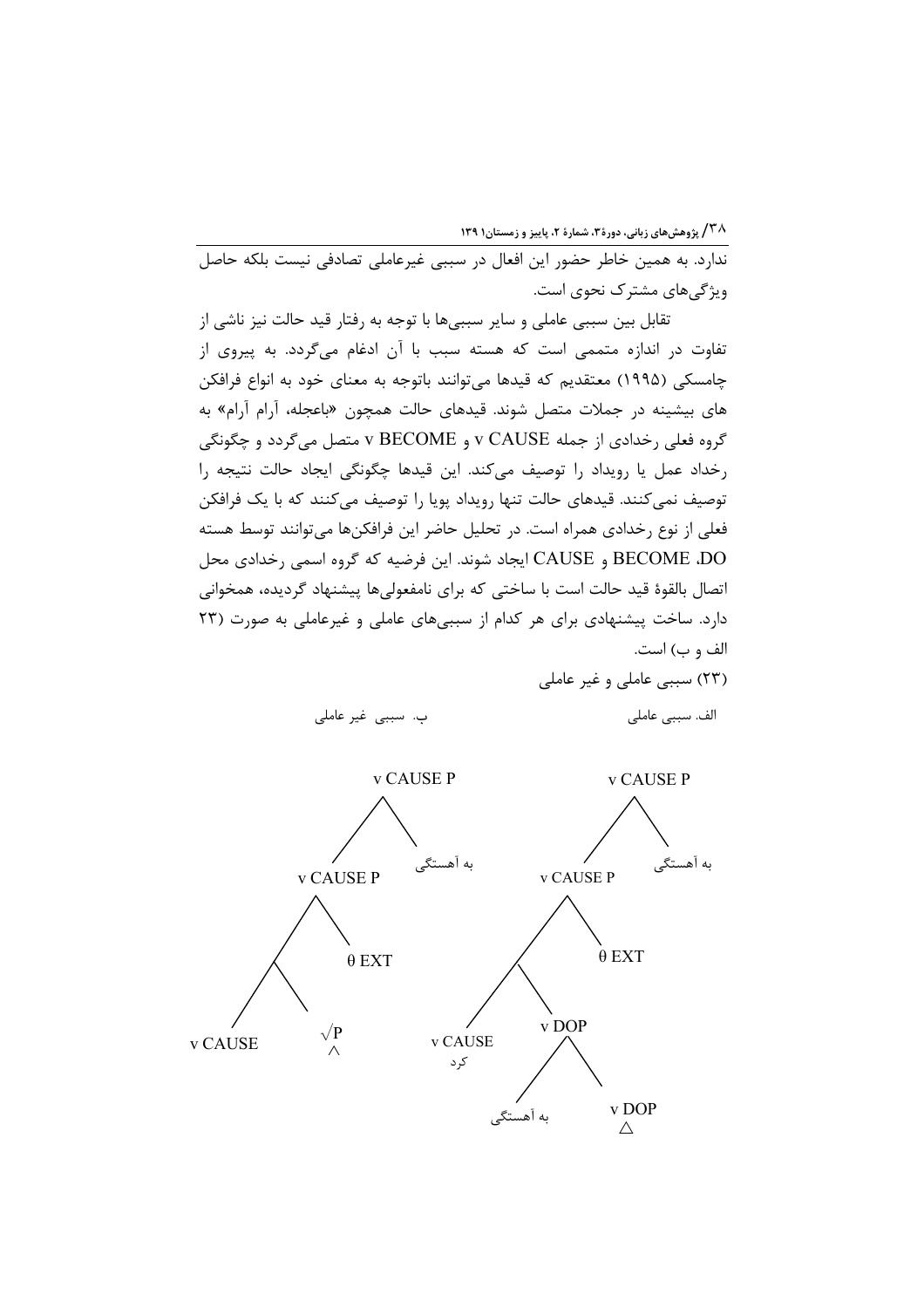.<br>در سببی عاملی دو گروه فعلی رخدادی وجود دارد: v CAUSE P و v DOP . قید حالت می تواند به هر کدام از این گروههای فعلی متصل شود. در سببی غیرعاملی تنها یک گروه فعلی رخدادی حضور دارد؛ لذا تنها یک جایگاه اتصال برای قید حالت وجود دارد. به همین خاطر ابهام در این ساختها مشاهده نمی شود. از سوی دیگر قیود زمان و مکان تنها به فرافکن گروه زمان (TP) متصل میشود. از آنجایی که در ساختهای سببی ساختواژی اعم از عاملی و غیرعاملی تنها یک فرافکن گروه زمان وجود دارد؛ این قیود در اینگونه ساختها تنها یک خوانش در پیخواهد داشت. به همین خاطر تقابل سببی ساختواژی و تحلیلی در خصوص قیود زمان و مکان به ساده انگاشتن ساخت نحوی ساده برای سببیهای ساختواژی منجر نخواهد شد.

## ۴- نتيجه

در تحلیل حاضر با اتخاذ نظریه تجزیه نحوی محمول با توجه به ساخت رویدادی، نشان دادیم که تمامی ساختهای سببی ساختواژی علیرغم سادگی ظاهری، از ساخت نحوی پیچیدهای برخوردارند. همچنین تفاوت دو ساخت عاملی و غیرعاملی را حاصل اندازههای متفاوت متمم هسته سبب دانستیم. هسته سبب در سببی های عاملی V DOP را که بیانگر یک رویداد عاملی است به عنوان متمم میپذیرد. از سوی دیگر در سببی های غیرعاملی (ریشههای نامفعولی و نیمه متعدی) متمم هسته سبب حاوی هسته معرف موضوع بيروني نيست، بلكه  $\sqrt{{\rm P}}$  را بعنوان متمم انتخاب مي كند.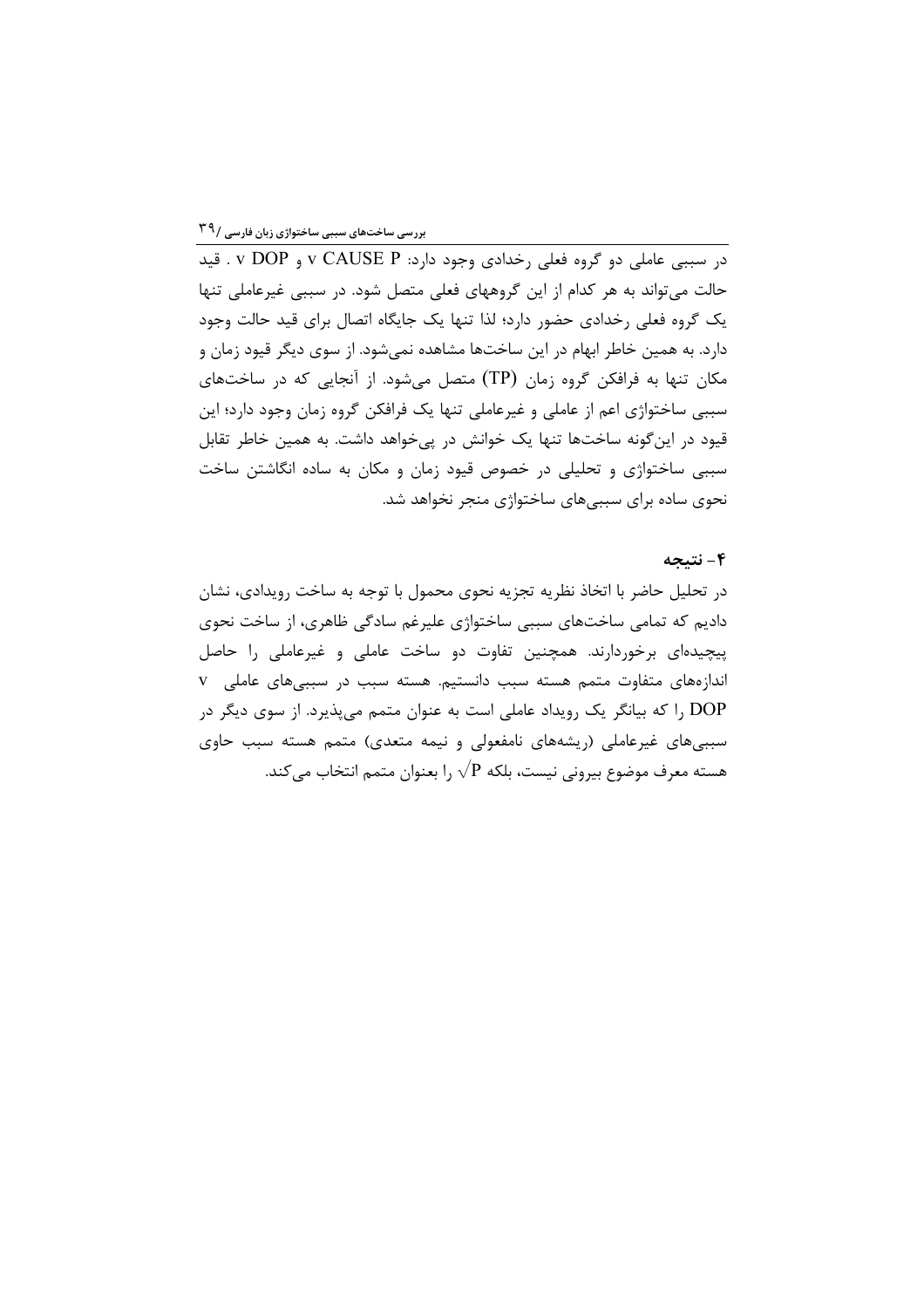## منابع

- دبیرمقدّم، محمد ۱۳۶۷. ساختهای سببی در زبان فارسی. *مجله زبانشناسی*، سال پنجم، شماره اوّل، .<br>مهار و تابستان، ١٣-٧۵.
- Beck, S, and K. Johnson. 2004. Double objects again. *Linguistic Inquiry* 35: 97-123.
- Borer, H. 1994. The projection of arguments. In E. Benedict and J. Runner (eds.). *Occasional papers in linguistics* (17*:* 19-48). Amherst, Mass: GLSA, U of Massachusetts.
- Chomsky, N. 1995. *The minimalist program*. Cambridge, Mass: The MIT Press.
- Dabirmoghaddam, M. 1982. *Syntax and semantics of causative construction in Persian*. Doctoral dissertation, University of Illinois: Urbana-Champaign.
- Dowty, D. 1979. *Word meaning and Montague grammar*. Dordrecht: Reidel.
- Hale, K, and J. Keyser. 1993. On argument structure and the lexical expression of syntactic relations. In K. Hale and Jay Keyser (eds.). *The view from building20: A festschrift for Sylvain Bromberger* (53- 108). Cambridge, Mass: MIT Press.
- Hale, K, and J. Keyser. 1998. The basic elements of argument structure. In H. Harley (ed.). *Papers from the UPenn/MIT roundtable on argument structure and aspect* (45.73-118). MIT Working Papers in Linguistics 32. Cambridge, Mass: MIT
- Harley, H. 1995. Subjects, events, and licensing. Doctoral dissertation, University of MIT: Cambridge.

Harley, H. 1996. Licensing in the non-lexicalist lexicon: nominalizations, vocabulary items and the encyclopedia. In H. Harley (ed.). *Papers from the UPenn/MIT roundtable on argument structure and aspect* (119-137). MIT Working Papers in Linguistics 32. Cambridge, Mass: MIT

- Kratzer, A. 1996. Severing the external argument from its verb. In J. Rooryck, and L.Zaring (eds.). *Phrase structure and lexicon* (43.109- 137). Dordrecht: Kluwer.
- Larson, R. 1988. On the double object construction. *Linguistic Inquiry* 19: 335-392.
- Levin, B, and M. Rappaport Hovav. 1995*. Unaccusitivity: At the syntaxlexical semantics interface.* Cambridge, Mass: MIT Press*.*
- Marantz, A. 1997. No escape from syntax: Don't try morphological analysis in the privacy of your own lexicon. Proceedings of the 21st Penn Linguistics Colloquium.
- Marantz, A. 1999. *On the nature of grammatical relations*. Cambridge, MA:MIT Press. Moyne, J, and G. Carden. 1974. Subject